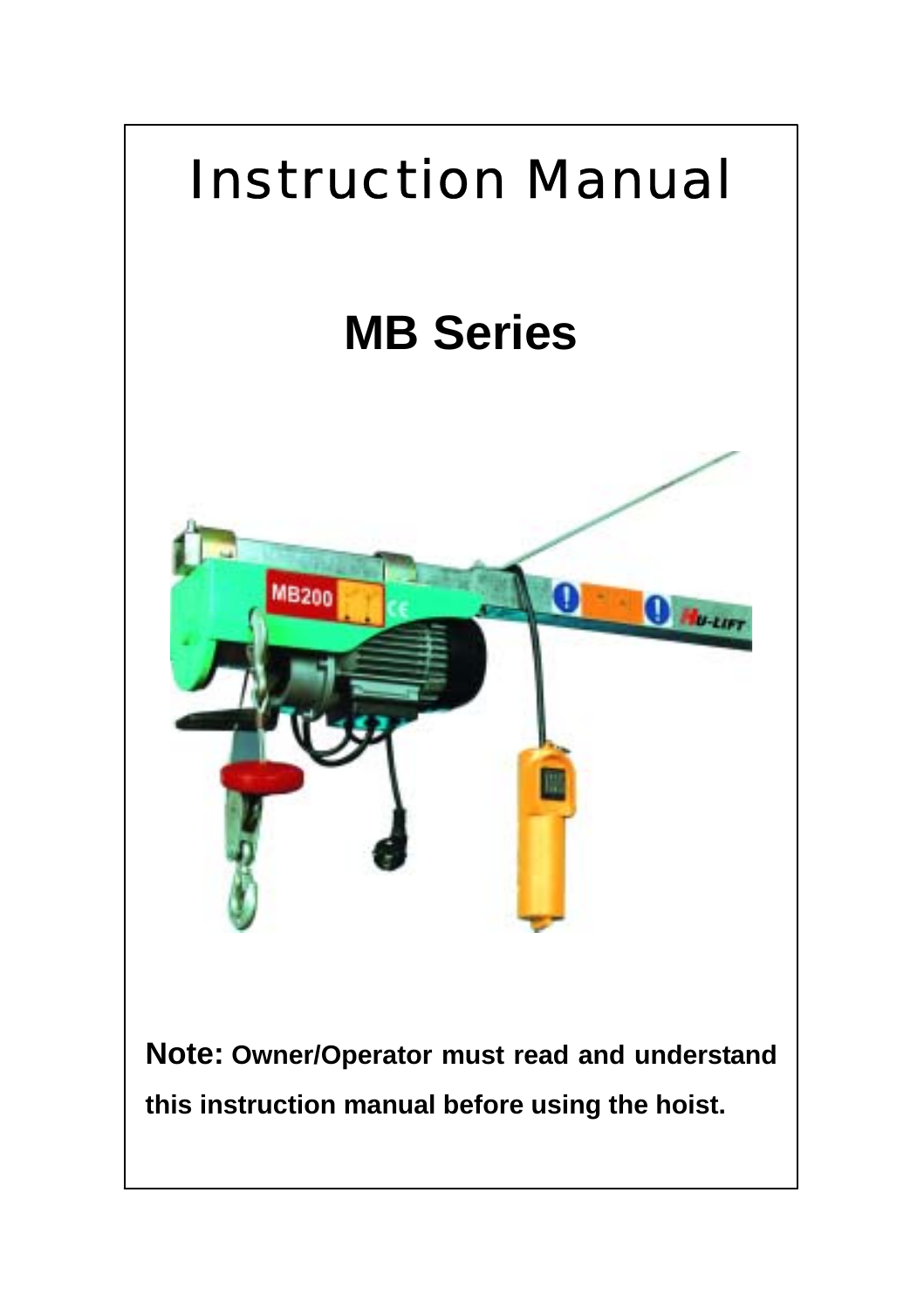Congratulations for your excellent choice. Your new electric tool is manufactured in compliance with the best quality and reliability standards, ensuring you efficiency and safety for a long period of time.

## **GENERAL SAFETY RULES**

**WARNING!** Before using this electric tool, carefully read the general safety rules listed below.

- Your sockets must comply with safety rules.

 In case your sockets are not suitable, they should be checked by a skilled electrician.

- Your socket plug must absolutely be grounded and your electric system must be supplied with a magneto cut-out safety.
- When the machine is running unwatched, be careful that children cannot reach it.
- Do not pull the electric cable to disconnect the plug.
- The machine shall be protected from frost and low temperatures.
- In case the machine cannot hoist a load, do not keep pressing the hoisting push-button: this means that the load exceeds the machine maximum capacity.
- The machine shall not be disassembled when running or connected to power.
- The machine shall not be operated when it is raining or storming.
- Do not stand under hoisted weights.
- Before starting the work, make sure that the steel cable is correctly winded around the reel and the pitch is equal to the cable diameter.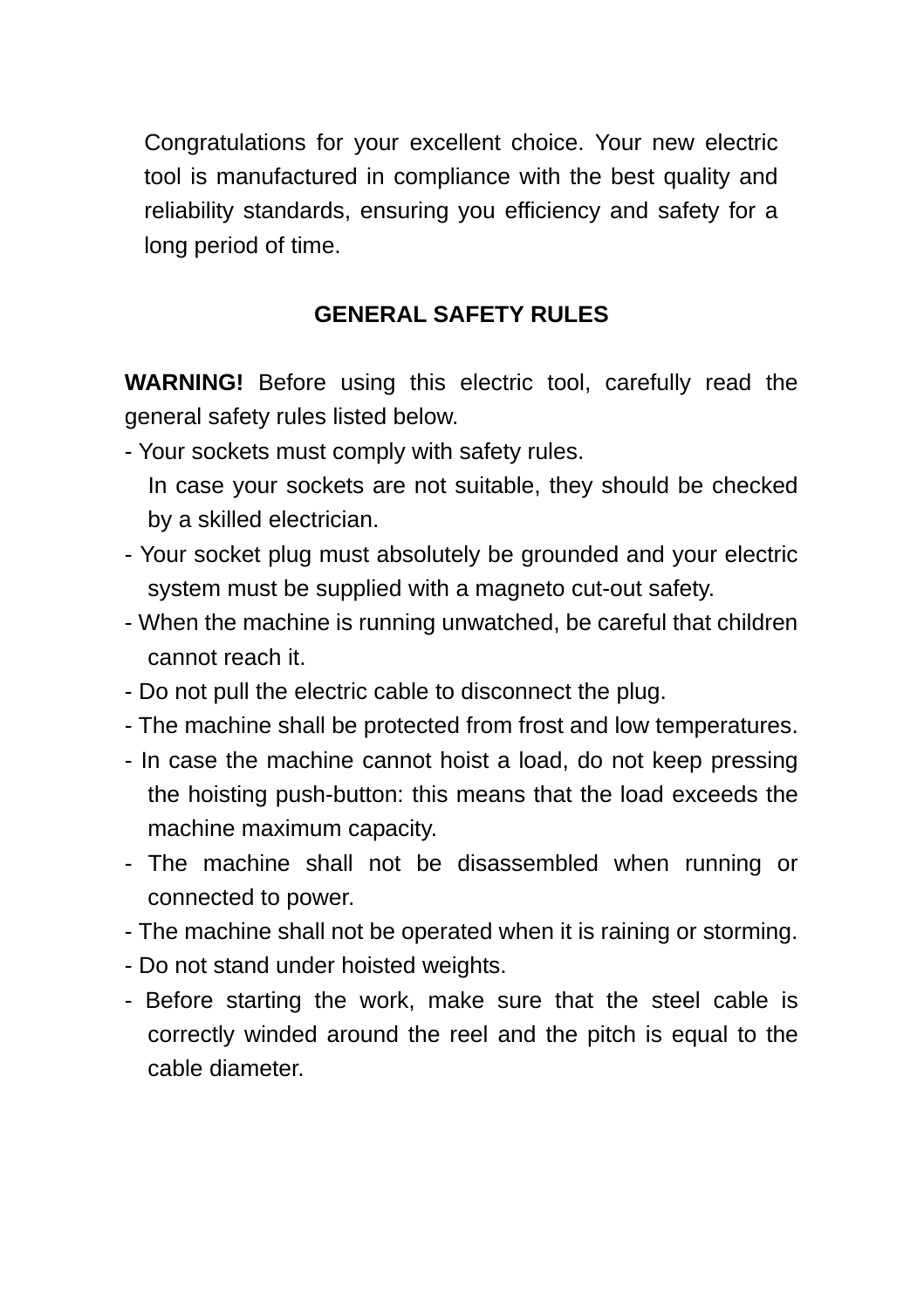

## **- OBSERVE THE MAXIMUM LOAD INDICATED ON THE HOIST, NOT THAT ON THE HOOK!**

- Leave at least three turns of cable around the reel, so that the cable connection is not under stress.
- To avoid any danger, do not wind more than 15 mt of cable around the reel.
- In case the steel cable is worn out, it must be replaced only with a cable of same features manufactured by us. It can be found at all authorized service shops.
- Before starting the work, check that switches are in good operating conditions.
- In case the hoist stops during the lowering of a load, it is normal that the load goes down a few centimeters more because of inertia.

**-ATTENTION!! THE HOIST ELECTRIC MOTOR IS NOT SUPPLIED WITH ANY OVERLOAD CUT-OUT (TO AVOID AN UNEXPECTED AND UNWANTED RE-START) THEREFORE, IF YOU ARE UNABLE TO HOIST A LOAD DO NOT INSIST AND LET THE MOTOR COOL DOWN.** 

The hoist STANDARD VERSION is provided with a specially designed bracket system which allows to hold pipes box.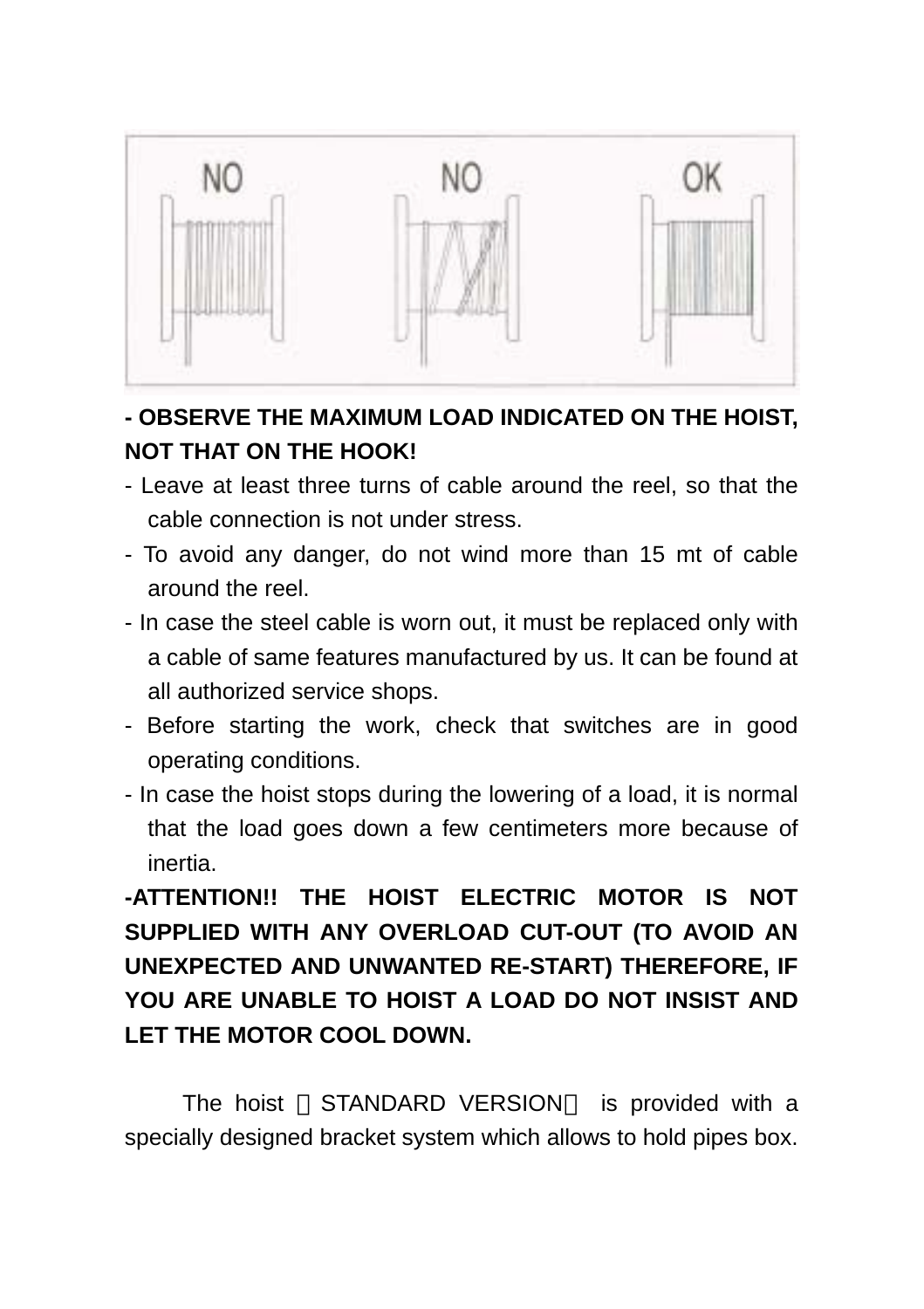

Check that socket features (volt-hertz) correspond to those indicated on the machine plate; then, you can insert the plug. In case a cable extension is needed, it is absolutely important to respect the table's data.

| <b>Extension Length</b> | El cable section  |  |  |  |
|-------------------------|-------------------|--|--|--|
| $ $ Up to 20m           | 1.5 <sub>mm</sub> |  |  |  |
| $\vert$ 20 to 50        | 2.5 <sub>mm</sub> |  |  |  |

## **MAINTENANCE**

- Periodically CHECK that the steel cable is in good conditions.
- CHECK that the screws securing the brackets and reduction gear are well tightened.
- CHECK THE CONDITIONS AND TIGHTENING OF THE NUTS securing the steel cable clamps.
- Periodically CHECK that motor stop switch and push button switch are in good operating conditions.

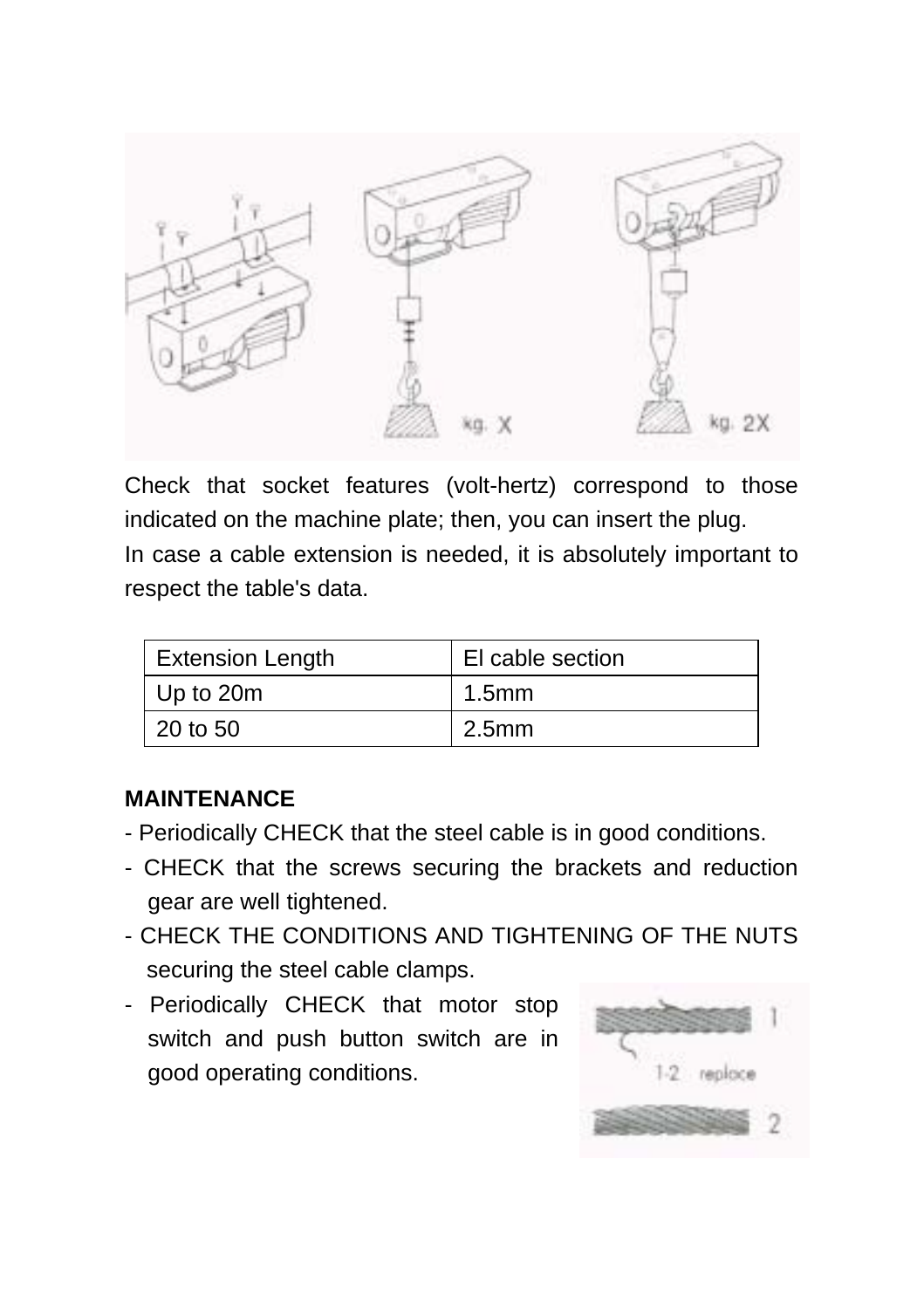These descriptions and illustrations are not binding the firm reserves the right to modify them without any notice.

| Technical data       | <b>MB100</b>        |                         | MB125                |                                               | MB150                |                                      | MB200                                              |             | MB250              |                            |
|----------------------|---------------------|-------------------------|----------------------|-----------------------------------------------|----------------------|--------------------------------------|----------------------------------------------------|-------------|--------------------|----------------------------|
|                      | Mandard<br>Herbicht | <b>SLOW GATION</b>      | standard<br>version: | <b>ANGER AVE</b><br><b>Anuthe inalt lists</b> | star/durd<br>version | MOVEMENT<br><b>NAME SINCT STREET</b> | ISI/GENT<br><b>Visit Nation</b>                    | 0.09.067.00 | nanciart<br>101507 | resonal!<br>31092.5387.146 |
| Load copacity        | 100 kg              | 200 kg                  | 125 kg               | $250$ $kg$                                    | 150 kg               | 300 kg                               | 200 kg                                             | 400 kg      | 250 kg             | 500 kg                     |
| <b>Ufting height</b> | 11m                 | 5.6 m                   | 11 m.                | 5.5 m                                         | 11 <sub>m</sub>      | 5.5 m                                | 11 <sub>m</sub>                                    | 5.5m        | 11 世               | 5.5 <sub>m</sub>           |
| Lifting speed        |                     | 10mmin 5mmin            | [10minin] 5minin     |                                               |                      |                                      | [10m/min] Sm/min [10m/min] Sm/min [10m/min] Sm/min |             |                    |                            |
| coble lenght         | 12 <sub>m</sub>     |                         | 12 m                 |                                               | 12 m                 |                                      | 12 m                                               |             | 12 <sub>m</sub>    |                            |
| cobie diameter       | 3 mm                |                         | 3 <sub>mm</sub>      |                                               | 3 mm                 |                                      | 3.8 mm                                             |             | 4.2mm              |                            |
| Resister coble       |                     | $2.800%$ 0<br>$>800$ Mg |                      | > 800kg                                       |                      | $>1100$ kg                           |                                                    | $>1300$ kg  |                    |                            |
| Service              | S, 20% - 10 min     |                         | S. 20% - 10 min      |                                               | S. 20% - 10 min      |                                      | S. 20% - 10 min                                    |             | S. 20% - 10 min    |                            |
| Mains voltage        | 230V-50Hz           |                         | 230V-50Hz            |                                               | 230V-50Hz            |                                      | 230V-50Hz                                          |             | 230V-50Hz          |                            |
| Mator performance    | P. 510W             |                         | P.510W               |                                               | P. 600W              |                                      | P. 980 W                                           |             | P. 1020W           |                            |

| Technical data    | MB300                    |                                        | MB350           |                                       | MB400            |                                     | <b>MB500</b>    |                                            | MB600                                     |                                             |  |
|-------------------|--------------------------|----------------------------------------|-----------------|---------------------------------------|------------------|-------------------------------------|-----------------|--------------------------------------------|-------------------------------------------|---------------------------------------------|--|
|                   | standard<br><b>HERSH</b> | <b>Hornstown</b><br><b>NAME RAFTER</b> | <b>VALUATE</b>  | services with<br><b>Built hat you</b> | <b>GETSGEFT</b>  | ancien arts<br><b>EndRe Kad Ing</b> | sensor.         | <b>HEAT HOT!</b><br><b>media</b> hast reg. | <b>ABANDART</b><br><b><i>VRITAGET</i></b> | anno with<br><b><i>Bullet Half Hitl</i></b> |  |
| lood capacity     | 300 kg                   | 600 kg                                 | 350 kg          | 700 kg                                | 400 kg           | 800 kg                              | 500 kg          | 1000 <sub>NG</sub>                         | 600 kg                                    | 1200kg                                      |  |
| Libing height     | 11m                      | 55m                                    | 11 m            | 15m                                   | 11m              | 55m                                 | 11m             | 5.5m                                       | 11m                                       | 55m                                         |  |
| Lifing speed      | 10m/min                  | <b>Savinn</b>                          | <b>Bm/min</b>   | 4mmin                                 | <b>Bruinin</b>   | 4m/mm                               | <b>Britimin</b> | <b>4m/mm</b>                               | Bristman                                  | 4 n/min                                     |  |
| coble lenght      | 12m                      |                                        | 提出              |                                       | 12 m             |                                     | 控制              |                                            | 垃页                                        |                                             |  |
| cobie digmeter    | 4.5 mm                   |                                        |                 | 5.1 mm                                |                  | 5.1 mm                              |                 | 5.6mm                                      |                                           | 6.0mm                                       |  |
| Resister coble    |                          | $>1600$ kg                             | 2000年           |                                       | >2000kg          |                                     | >2500kg         |                                            | >3000kg                                   |                                             |  |
| Service           | 5, 20% - 10 min          |                                        | 5, 20% - 10 min |                                       | S. 20% - 10 min. |                                     | S. 20% - 10 min |                                            | S. 20% - 10 min.                          |                                             |  |
| Mains voltage     | 230V-50Hz                |                                        | 230V-50Hz       |                                       | 230 V-50Hz       |                                     | 230V-50Hz       |                                            | 230V-50Hz                                 |                                             |  |
| Motor performance | P.1200W                  |                                        | P.1250W         |                                       | P. 1250W         |                                     | P. 1600W        |                                            | P.1800W                                   |                                             |  |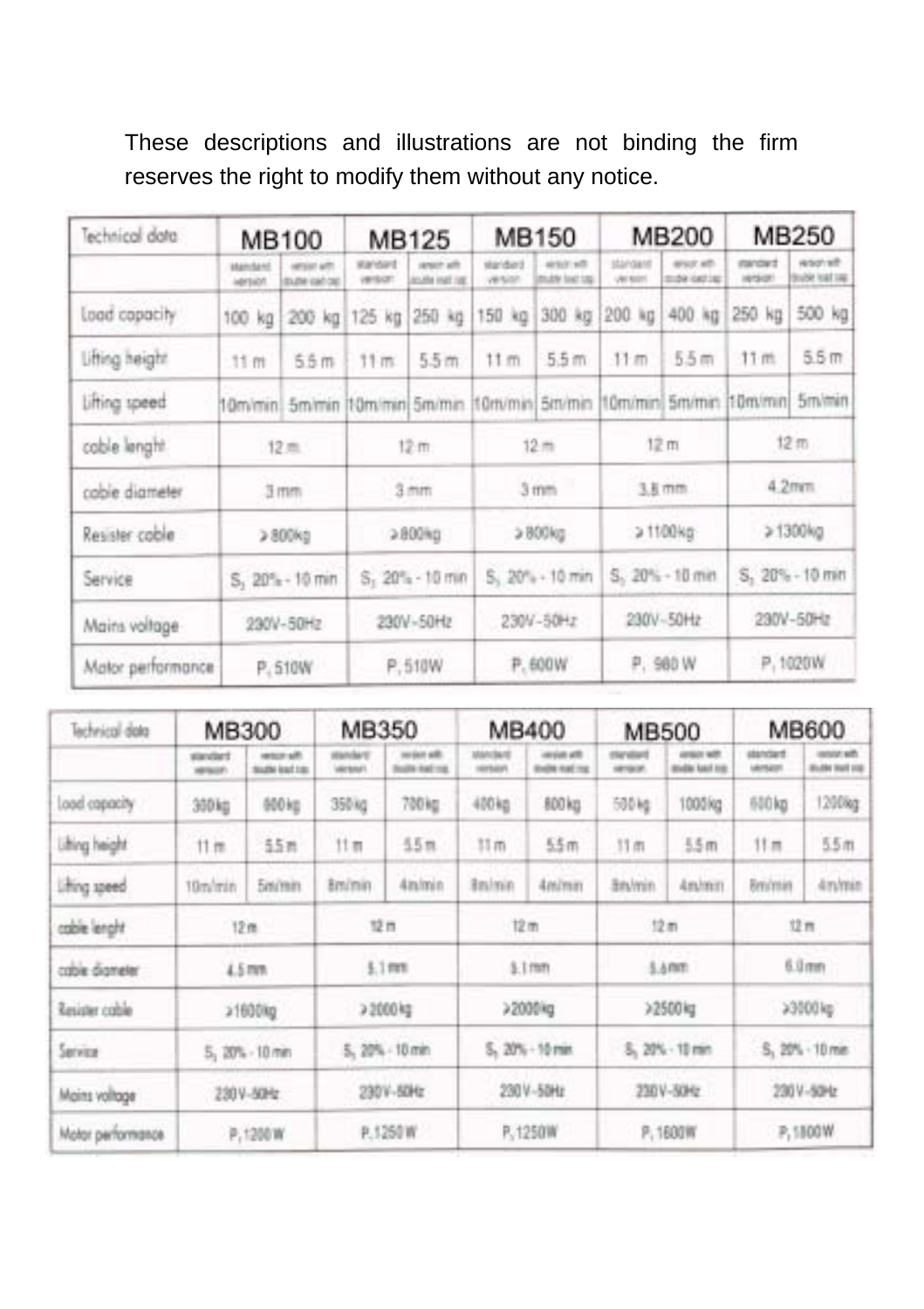